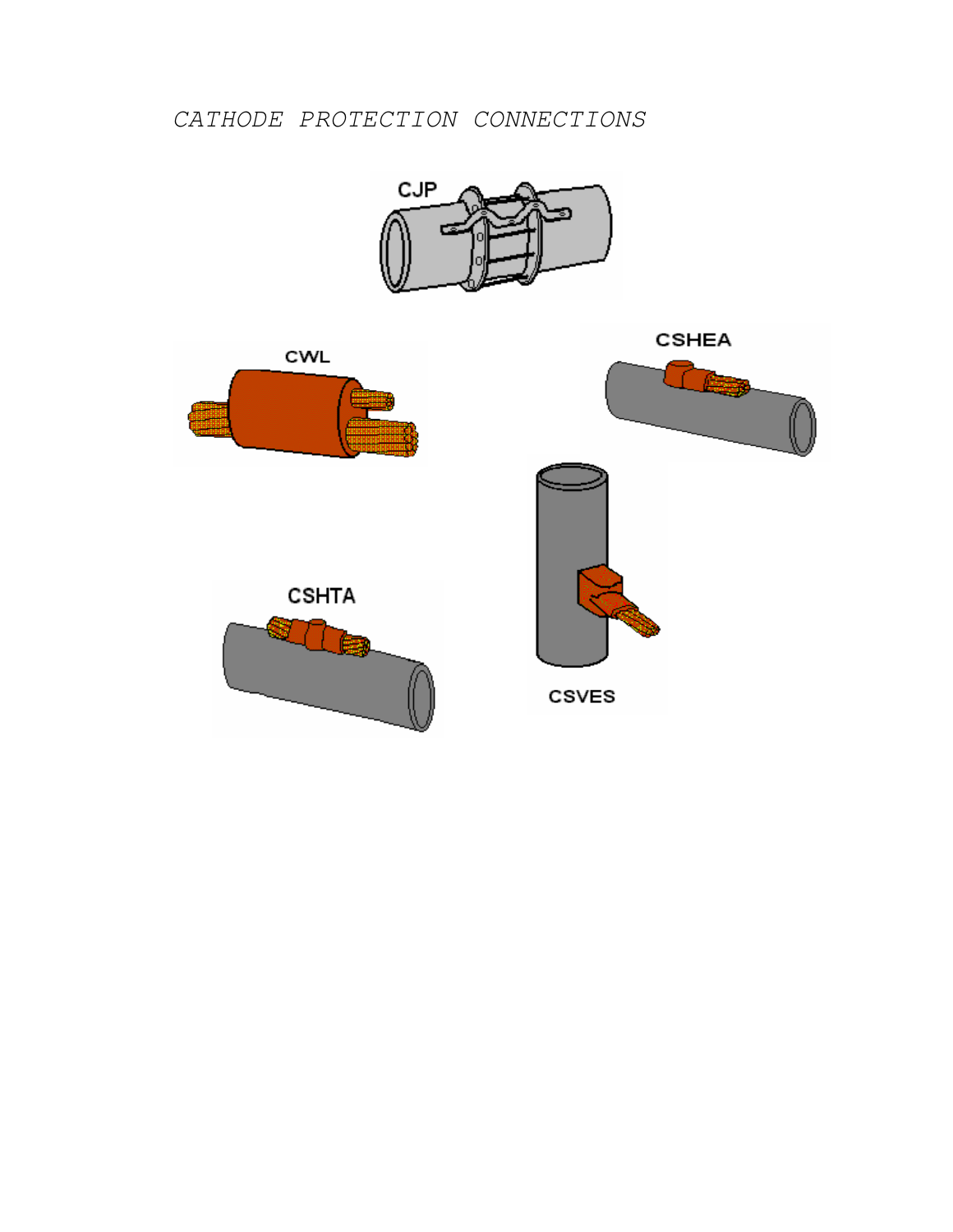

| A                   | MOLD       | $\mathbf P$ | W/M     |
|---------------------|------------|-------------|---------|
| $4$ mm <sub>2</sub> | CSHEA-4-D  |             | $CP-15$ |
| 6                   | CSHEA-6-D  |             | $CP-15$ |
| 10                  | CSHEA-10-D |             |         |
| 16                  | CSHEA-16-D |             | $CP-32$ |
| 25                  | CSHEA-25-D |             | $CP-25$ |
| 30                  | CSHEA-30-D |             | $CP-32$ |
| 35                  | CSHEA-35-D |             | CP-35   |
| 50                  | CSHEA-50-D |             |         |
| 70                  | CSHEA-70-D |             | CP-65   |

| A                   | MOLD       | P/W/M        |
|---------------------|------------|--------------|
| $4$ mm <sub>2</sub> | CSHTA-4-D  | $CP-25$      |
| 6                   | CSHTA-6-D  | $CP-25$      |
| 10                  | CSHTA-10-D | CP-32        |
| 16                  | CSHTA-16-D | $CP-45$      |
| 25                  | CSHTA-25-D | $CP-45$      |
| 30                  | CSHTA-30-D | $CP-45$      |
| 35                  | CSHTA-35-D | <b>CP-45</b> |
| 50                  | CSHTA-50-D | $CP-45$      |
| 70                  | CSHTA-70-D | CP-65        |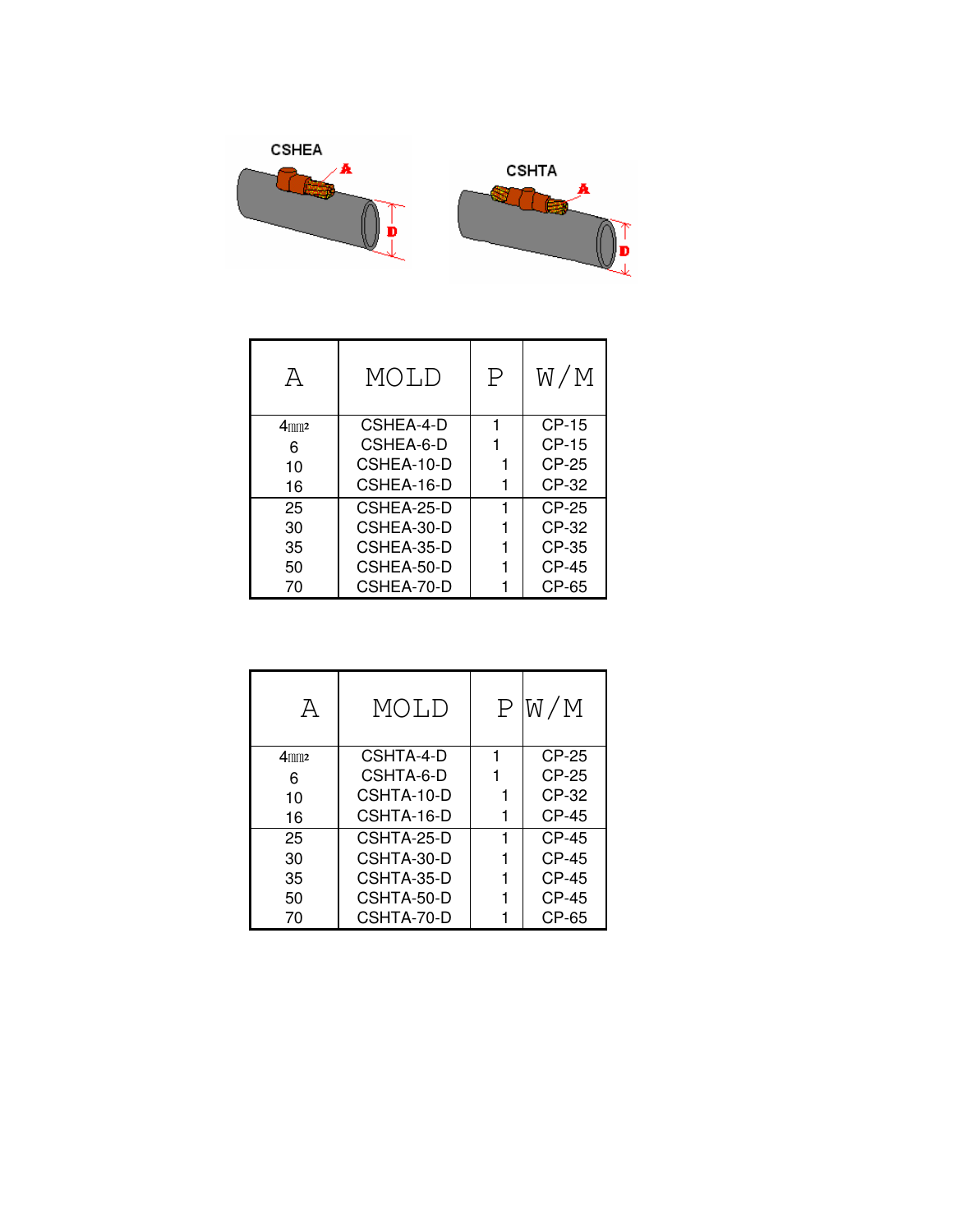| <b>CSVES</b><br>-F |                                |   |              |  |  |
|--------------------|--------------------------------|---|--------------|--|--|
| $\overline{A}$     | MOLD                           | P | W/M          |  |  |
| $10$ mm $2$        | <b>SVES-10-D</b>               | 1 | CP-32        |  |  |
| 16                 | SVES-16-D                      | 1 | CP-32        |  |  |
| 25                 | SVES-25-D<br><b>CP-45</b><br>1 |   |              |  |  |
| 30                 | <b>CP-45</b><br>SVES-30-D<br>1 |   |              |  |  |
| 35                 | <b>SVES-35-D</b>               | 1 | <b>CP-45</b> |  |  |
| 50                 | SVES-50-D                      | 1 | CP-65        |  |  |
| 70                 | SVES-70-D                      | 1 | CP-65        |  |  |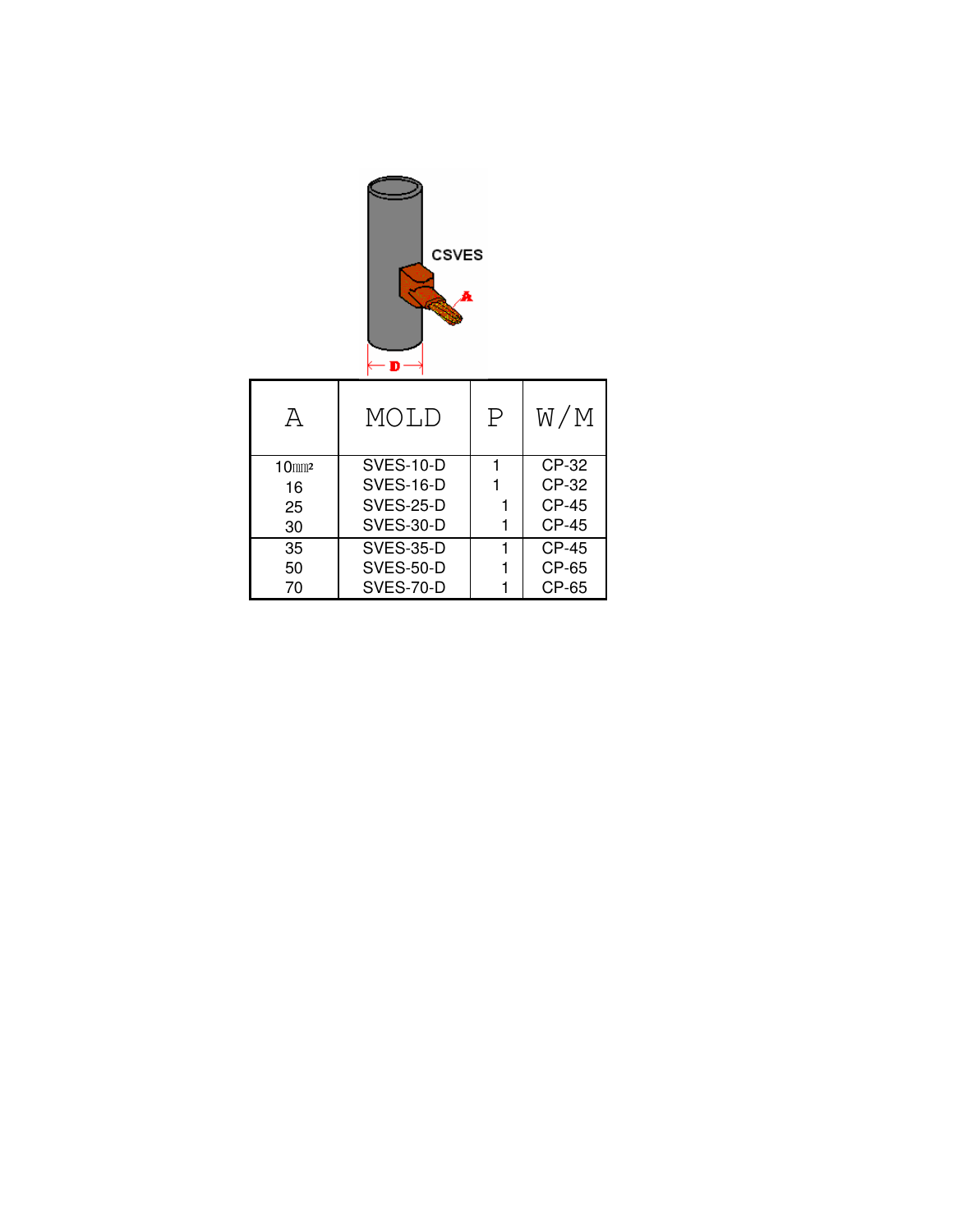



| А                   | Β         | MOLD     | $\mathbf P$    | W/M          |
|---------------------|-----------|----------|----------------|--------------|
| $6$ mm <sup>2</sup> | $6m$ $m2$ | WL-6/6   | 2              | <b>CP-25</b> |
| 10                  | 4         | WL-10/4  | 2              | CP-25        |
| 10                  | 6         | WL-10/6  | 2              | CP-25        |
| 10                  | 10        | WL-10/10 | 2              | <b>CP-25</b> |
| 16                  | 6         | WL-16/6  | $\overline{2}$ | CP-32        |
| 16                  | 10        | WL-16/10 | 2              | CP-32        |
| 16                  | 16        | WL-16/16 | 2              | CP-32        |
| 25                  | 10        | WL-25/10 | $\overline{2}$ | CP-32        |
| 25                  | 16        | WL-25/16 | 2              | CP-32        |
| 25                  | 10        | WL-25/10 | 2              | CP-45        |
| 30                  | 16        | WL-30/16 | $\overline{2}$ | <b>CP-45</b> |
| 30                  | 25        | WL-30/25 | 2              | CP-45        |
| 30                  | 30        | WL-30/30 | 2              | CP-65        |

| А            | Β            | MOLD           | P              | W/M     |
|--------------|--------------|----------------|----------------|---------|
| $2.5$ mm $2$ | $2.5$ mm $2$ | CWE-2.5/2.5    | $\mathcal{P}$  | CP-15   |
| 4            | 4            | $CWE-4/4$      | 2              | CP-15   |
| 6            | 6            | <b>CWE-6/6</b> | $\overline{c}$ | $CP-15$ |
| 10           | 10           | CWE-10/10      | 2              | CP-25   |
| 16           | 16           | CWE-16/16      | 2              | CP-25   |
| 25           | 25           | CWE-25/25      | 2              | CP-25   |
| 30           | 30           | CWE-30/30      | 2              | CP-32   |
| 35           | 35           | CWE-35/35      | 2              | CP-32   |